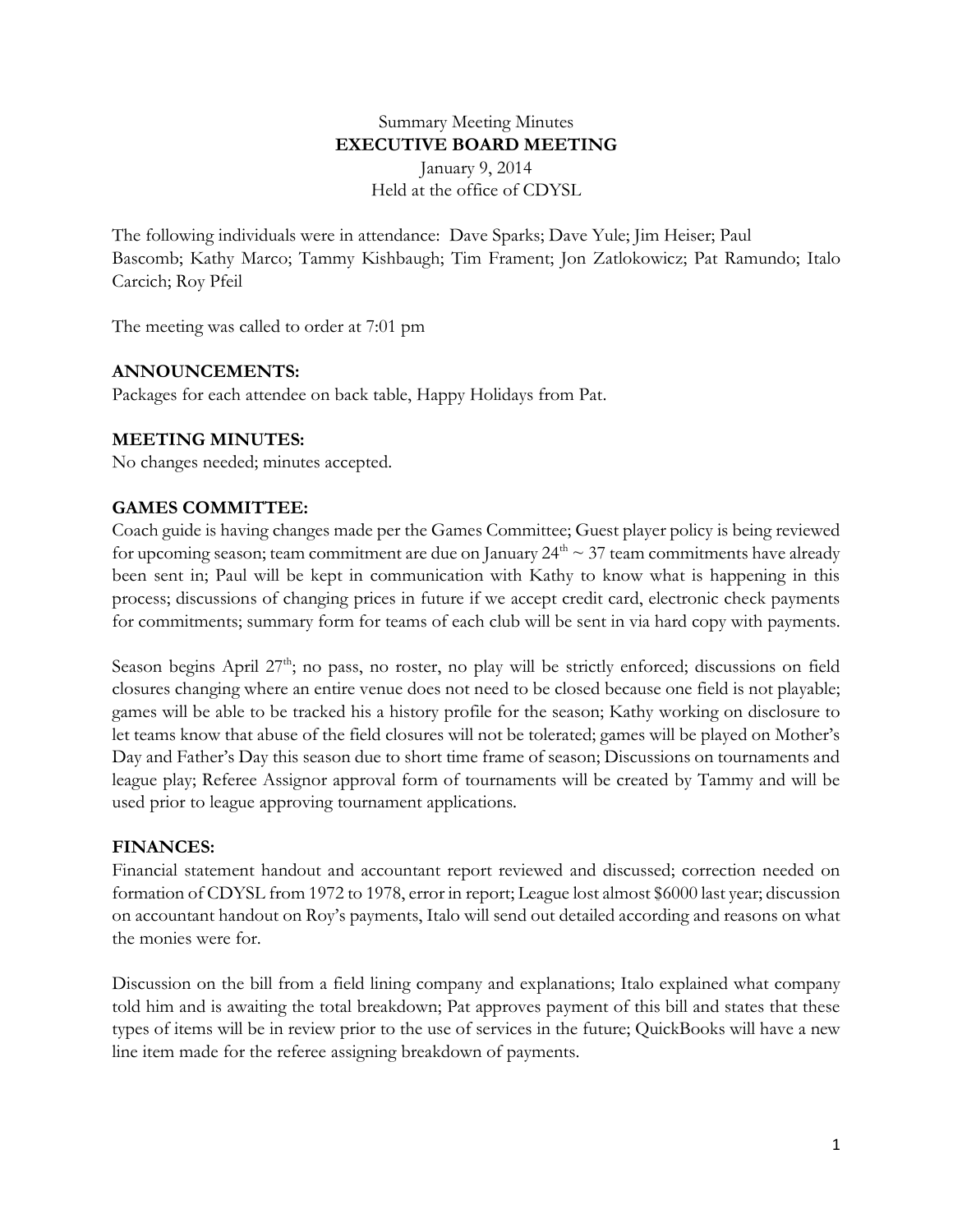Motion made to approve tax papers, motion was seconded, vote taken and approved unanimously; Highland will settle with CDYSL on what is due to them and what CDYSL needs from them.

## **WEBSITE UPDATE:**

Discussions on website and back end of site process; last payment is not being delivered to company until work is complete and we are satisfied; Kathy outlines process and will send Pat a time line of what needs to be done and when it needs to be up and running; Pat will talk with Tush of Logical Net; Kathy asks for input on opinions of what needs to be added and/or changed on the current site as right now she is using her own judgment but wants some feedback.

## **REGISTRATION:**

Registrations are coming in slowly.

# **NEW CLUB: (MEMBERSHIP) Monument/Voltage/Hoosick Falls: Bad Standings: ADK, EP, MT, RG**

Discussion of status of clubs in bad standings and time line that we can take action with the clubs outside of just keeping them in bad standings until they pay what they owe us.

## **WORKSHOP:**

## **BEGINNING THOUGHTS:**

Will be held on April 5, 2014 at Sand Creek Middle School; Roy will work on getting clinicians; send suggestions for workshop to Kathy and/or Italo.

### **MISCELLANEOUS:**

Discussions on proposals for new server or suggestions; Pat will tell one company that until website and back end work is completed to our satisfaction, we won't discuss any further work.

Discussion on possible new phone system, Pat would like to see more quotes from others; discussions on upgrading the internet service in the office, a motion was made and seconded, vote was taken and pass unanimously.

# **OLD BUSINESS:**

Discussion of copier quotes; decision was made to go with a particular copier and purchase instead of leasing the copier; Italo will check to see if the company will give us something for our current copier as a trade-in.

### **NEW BUSINESS:**

# **HANDOUTS~FINANCES AND LOGOS:**

Discussion of a proposal to distribute monies to clubs using the monies in the CD's; topic is put on hold for now.

Discussion of proposal for a logo contest for the U08 and U10 medals; Italo will contact the award company on a time frame to produce a request from us.